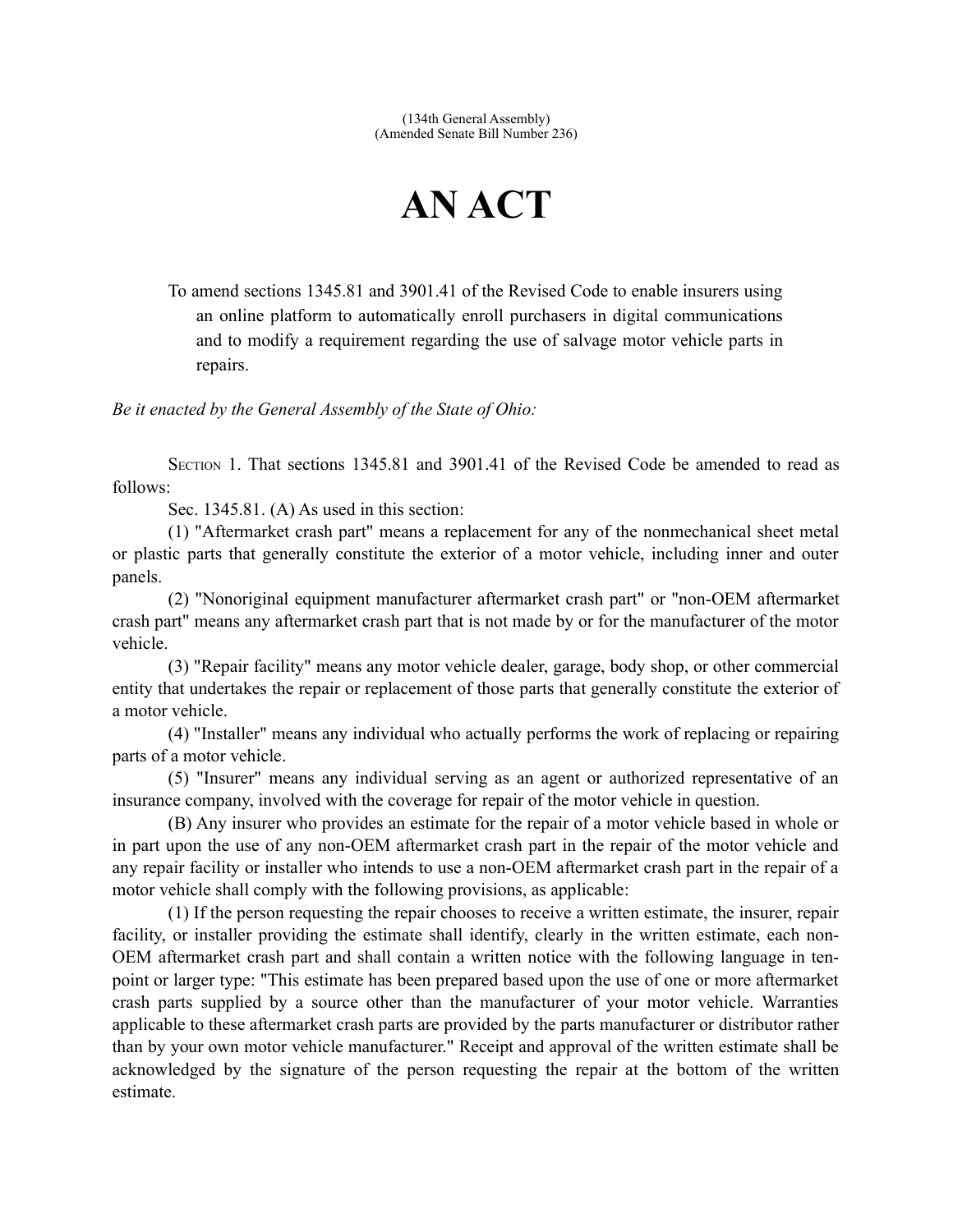(2) If the person requesting the repair chooses to receive an oral estimate or no estimate at all, the insurer, repair facility, or installer providing the estimate or seeking the person's approval for repair work to commence shall furnish or read to the person a written notice as described in division (B)(1) of this section at the time that the oral estimate is given or when the person requesting the repair gives his approval for the repair work to commence. If the person has chosen to receive an oral estimate or no estimate, the written notice described in division (B)(1) of this section shall be provided with the final invoice for the repair.

(C) Any non-OEM aftermarket crash part manufactured after-the effective date of this act-October 16, 1990, shall have permanently affixed thereto, or inscribed thereon, prior to the installation of the part, the business name or logo of the manufacturer.

Whenever practical, the location of the affixed or inscribed information upon the part shall ensure that the information shall be accessible after installation.

(D) An insurer, repair facility, or installer may use a salvage motor vehicle part in the repair of a motor vehicle, if the salvage motor vehicle part is of a like kind and quality to the part in need of repair and is removed sourced from a salvage motor vehicle by a salvage motor vehicle dealer licensed under Chapter 4738. of the Revised Code.

(E) Any violation of this section in connection with a consumer transaction as defined in section 1345.01 of the Revised Code is an unfair and deceptive act or practice as defined by section 1345.02 of the Revised Code.

Sec. 3901.41. (A) As used in this section:

(1) "Automated transaction" has the same meaning as in section 1306.01 of the Revised Code, and includes electronic transactions between two or more persons conducting business pursuant to the laws of this state relating to insurance.

(2) "Contact point" means any electronic identification to which messages can be sent, including, but not limited to, any of the following:

(a) An electronic mail address;

(b) An instant message identity;

(c) A wireless telephone number, or any other personal electronic communication device;

(d) A facsimile number.

(3) "Insured" means a certificate holder, contract owner, customer, policyholder, or subscriber as those terms are used in the laws of this state relating to insurance.

(4) "Insurer" has the same meaning as in section 3901.32 of the Revised Code.

(5) "Laws of this state relating to insurance" has the same meaning as in section 3901.04 of the Revised Code.

(6) "Personally identifiable information" means any individually identifiable information gathered in connection with an insurance transaction, including a person's name, address, social security number, and banking information.

(7) "Secure web site" means a web site that meets both of the following criteria:

(a) The web site uses the hypertext transfer protocol secure communication protocol or other equally secure communication protocol.

(b) The web site requires a person to enter a unique user credential to access personally identifiable information for which the person has the legal right to access.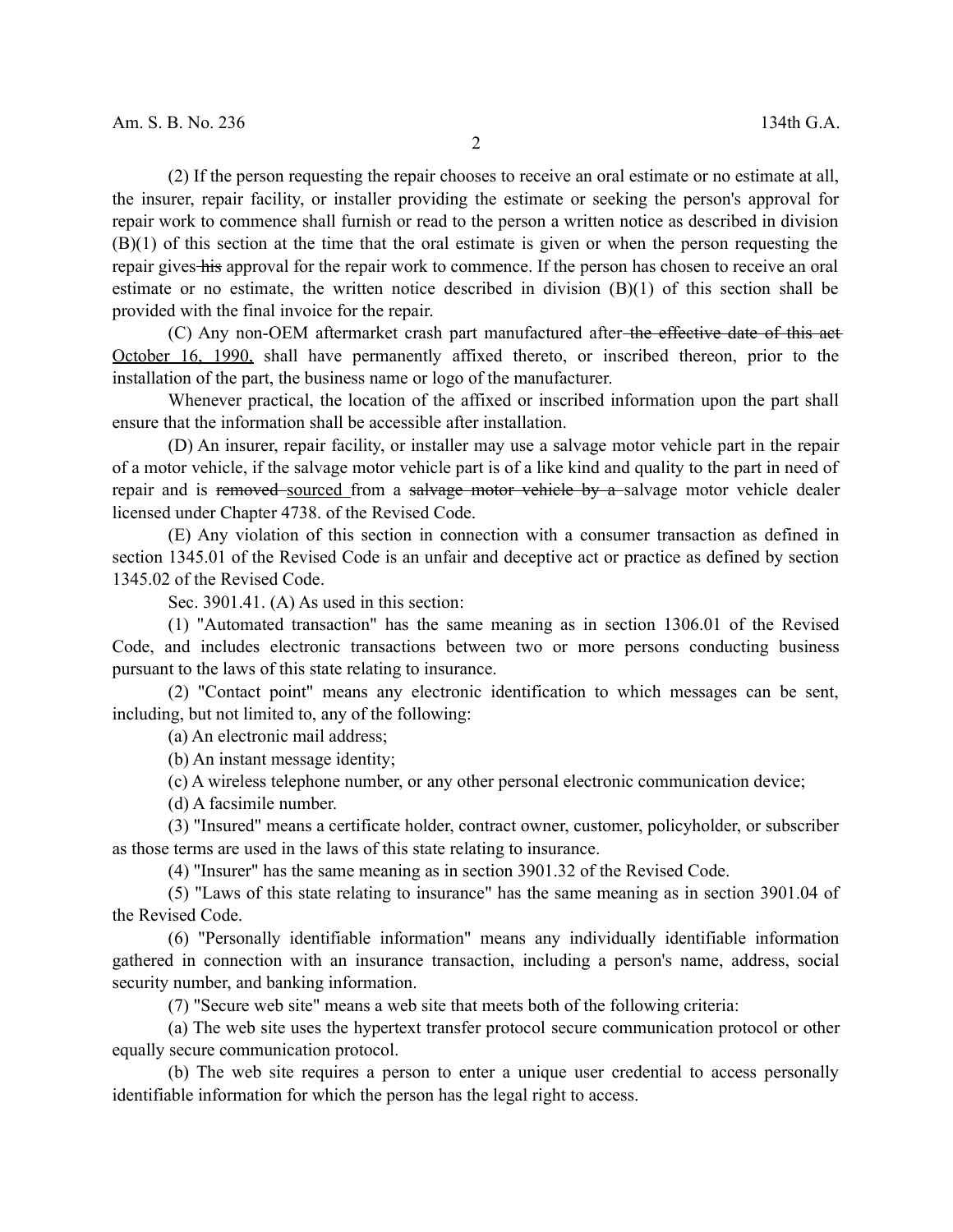(B) Notwithstanding any laws of this state relating to insurance, sections 1306.01 to 1306.23 of the Revised Code, the "Uniform Electronics Transactions Act," apply to the business of insurance in this state.

(C)(1) If an insured agrees to conduct the business of insurance via an automated transaction, any information issued or delivered in writing may be issued or delivered electronically to a contact point provided by the insured, as long as both of the following apply:

(a) The transmission of information is in compliance with sections 1306.07 and 1306.14 of the Revised Code.

(b) The details of the automated transaction are fully disclosed to the insured in the application, policy, certificate, contract of insurance, or by another method that ensures notice to the insured. An insurer's form used only to notify an insured of and obtain consent for an automated transaction does not need to be approved or accepted by the superintendent of insurance.

(2)(a) Except for notices of cancellation, nonrenewal, or termination, an insurer may deliver information via a secure web site if the insurer sends an electronic notice to a contact point and the electronic notice includes a hyperlink to the secure web site.

(b) If an insurer uses a secure web site to deliver changes in terms or conditions in an insured's policy, certificate, or contract of insurance, including any endorsements or amendments, the electronic notice to the insured's contact point shall include all of the following:

(i) A list or summary of the changes;

(ii) A link to the complete document located on the insurer's secure web site;

(iii) The following or substantially similar statement displayed in a prominent manner:

"There are changes in the terms or conditions of your policy, certificate, or contract of insurance."

(3) At a minimum, the details of the automated transaction shall include all of the following:

(a) A clear and conspicuous statement informing the insured of any right or option of the insured to receive a record on paper;

(b) The right of the insured to withdraw the insured's consent, and any consequences or fees if the insured withdraws consent;

(c) A description of the procedures the insured must use to withdraw consent and to update the insured's contact point.

(4) Agreement to participate in a part of an automated transaction shall not be used to confirm the insured's consent to transact the entire business of insurance pursuant to this section.

(5) A withdrawal of consent by an insured shall be effective within a reasonable time period, not to exceed ten business days after the receipt of the withdrawal by the insurer.

(D) The insurer shall send all notices of cancellation, nonrenewal, termination, or changes in the terms or conditions of the policy, certificate, or contract of insurance to the last known contact point supplied by the insured. If the insurer has knowledge that the insured's contact point is no longer valid, the insurer shall send the information via regular mail to the last known address furnished to the insurer by the insured.

(E) Any insurer conducting the business of insurance via an automated transaction shall allow the insurer's insureds who agree to participate in an automated transaction the option to withdraw consent from participating in the automated transaction.

3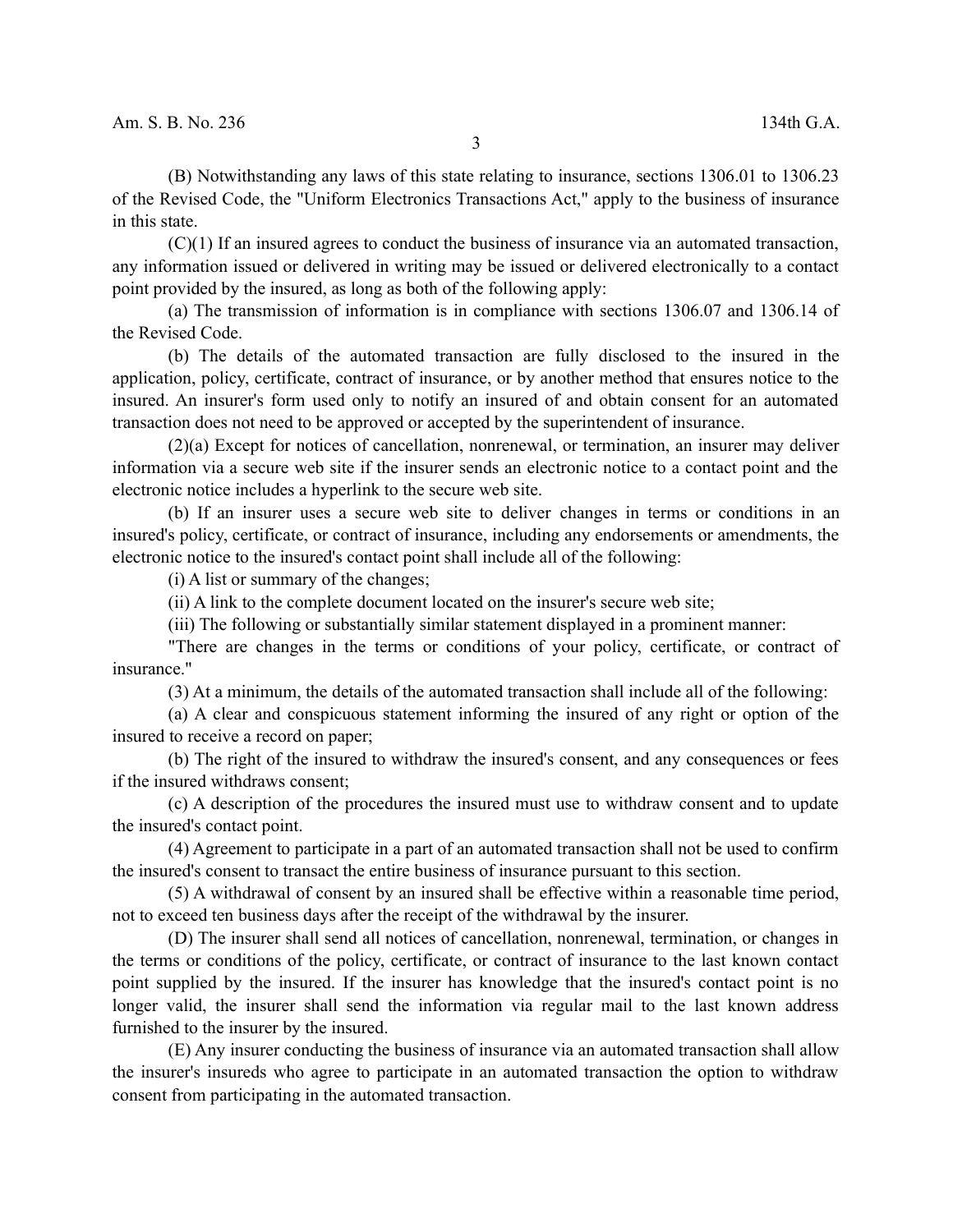(F) Notwithstanding any laws or regulations of this state relating to insurance, any policy, certificate, or contract of insurance, including any endorsements or amendments, that do not contain personally identifiable information may be posted to the insurer's web site in lieu of any other method of delivery. If the insurer elects to post any policy, certificate, or contract of insurance to the insurer's web site, all of the following shall apply:

(1) The policy, certificate, or contract of insurance is readily accessible by the insured and, once the policy, certificate, or contract of insurance is no longer used by the insurer in this state, it is stored in a readily accessible archive;

(2) The policy, certificate, or contract of insurance is posted in such a manner that the insured can easily identify the insured's applicable policy, certificate, or contract and print or download the insured's documents without charge and without the use of any special program or application that is not readily available to the public without charge;

(3) The insurer provides written notice at the time of issuance of the initial policy, certificate, contract, or any renewal forms of a method by which the insured may obtain upon request a paper or electronic copy of their policy, certificate, or contract without charge;

(4) The insurer clearly identifies the applicable policy, endorsements, amendments, certificate, or contract of insurance purchased by the insured on any declaration page, certificate of insurance, summary of benefits, or other evidence of coverage issued to the insured;

(5) The insurer gives notice, in the manner it customarily communicates with an insured, of any changes to the policy, certificate, or contract of insurance, including any endorsements or amendments, and of the insured's right to obtain upon request a paper or electronic copy of the policy, endorsements, or amendments without charge.

(G) Notwithstanding any other section of Title XXXIX or Chapters 1739. or 1751. of the Revised Code or rules adopted thereunder to the contrary, an insurer may deliver any notices, documents, or information to an insured via an automated transaction pursuant to this section.

(H) This section does not supersede any time periods, filing requirements, or content of notices, documents, notices to insureds' agents required pursuant to sections 3937.25, 3937.26, and 3937.27 of the Revised Code, or information otherwise required by a law other than this section relating to insurance. This section does not apply to disclosures through electronic media of certificates, explanation of benefit statements, and other mandated materials under the "Employee Retirement Income Security Act of 1974," 88 Stat. 829, 29 U.S.C. 1001, as amended, and any regulation adopted thereunder.

(I) If the consent of an insured to receive certain notices, documents, or information in an electronic form is on file with an insurer before the effective date of this section September 4, 2014, if the consent was not accompanied by the details of the automated transaction described in division (C)(3) of this section, and if, pursuant to this section, an insurer intends to deliver additional notices, documents, or information to that insured in an electronic form, then, prior to delivering or at the time of delivering such additional notice, documents, or information electronically, the insurer shall notify the insured of the details of the automated transaction in compliance with division (C)(3) of this section.

(J)(1) The purchase of a policy of insurance through an online platform shall be considered an agreement to conduct the business of insurance via an automated transaction under this section,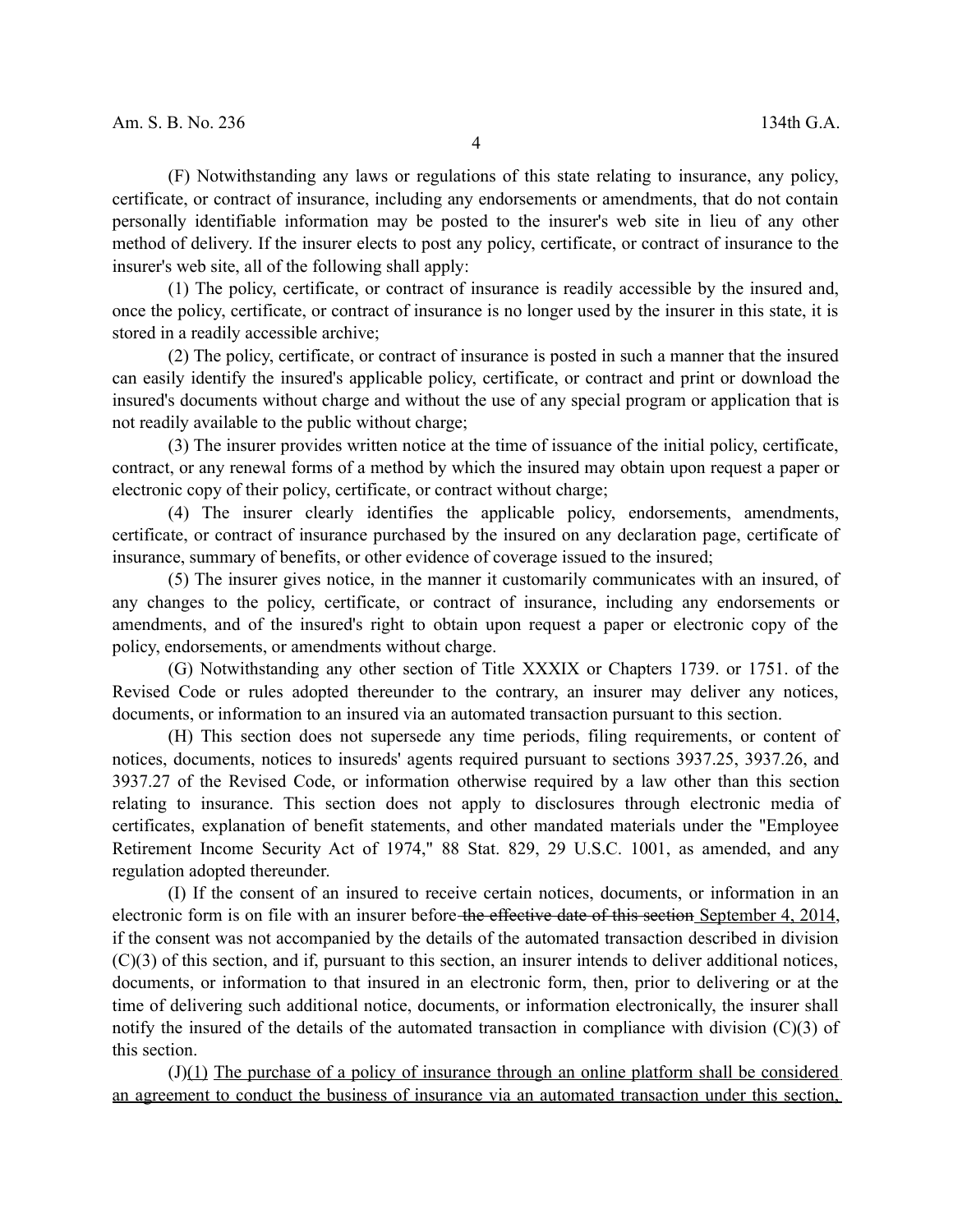and the insured shall be considered to have affirmatively consented to have all notices and documents related to the policy delivered to the insured electronically.

(2) Notwithstanding division  $(J)(1)$  of this section, if an insured purchasing a policy of insurance via an online platform requests to receive all notices and documents in paper format, the insurer shall provide all notices and other documents related to the policy to the insured in paper format.

 (3) Nothing in division (J) of this section requires an insurer to offer or otherwise provide an online platform to conduct the business of insurance.

(4) As used in division (J) of this section, "online platform" means a web site or other digital application designed to facilitate the purchase of insurance policies by parties from a licensed insurer.

(K) The superintendent of insurance may adopt rules in accordance with Chapter 119. of the Revised Code as the superintendent considers necessary to carry out the purposes of this section.

SECTION 2. That existing sections 1345.81 and 3901.41 of the Revised Code are hereby repealed.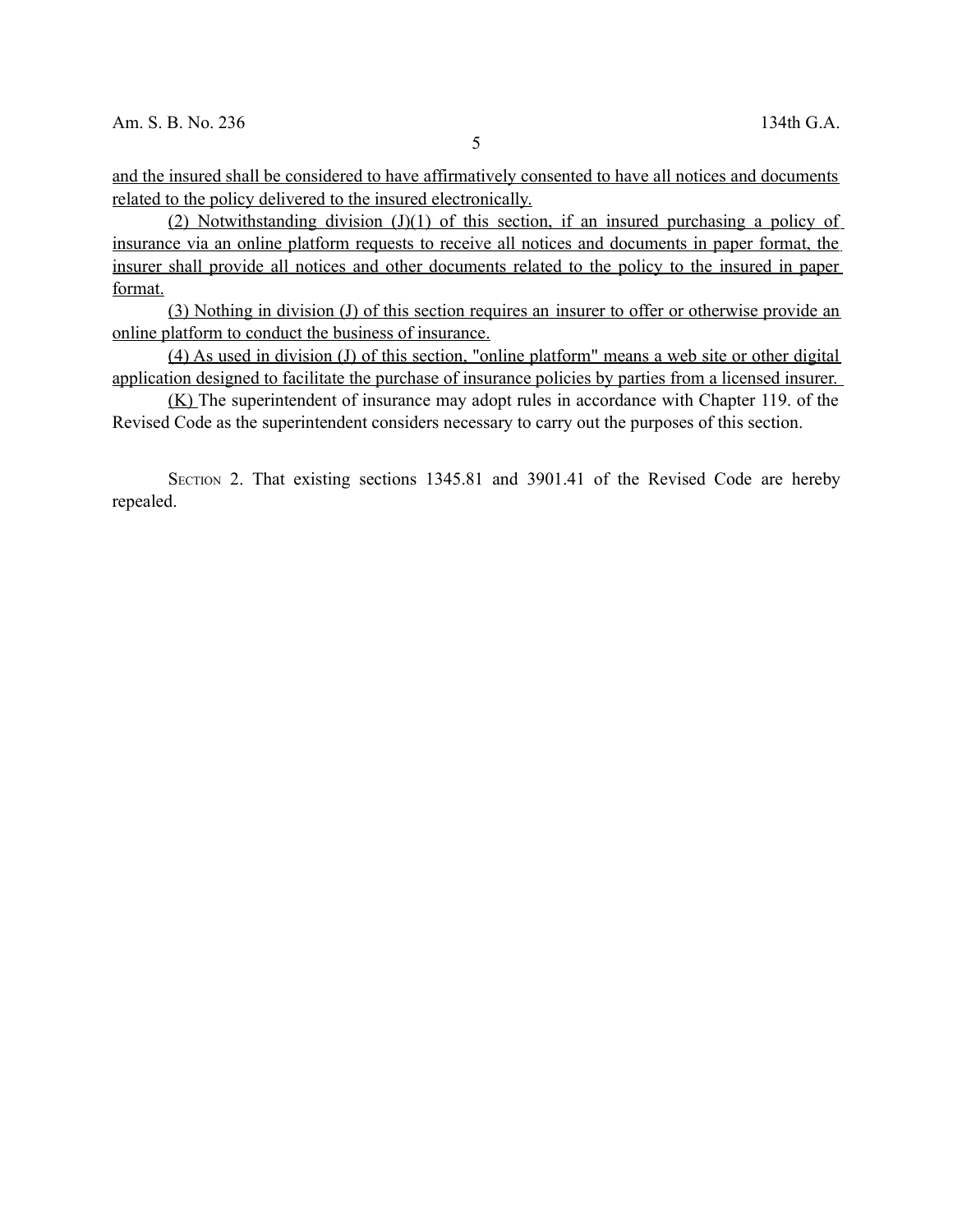Am. S. B. No. 236 134th G.A.

*Speaker \_\_\_\_\_\_\_\_\_\_\_\_\_\_\_\_\_\_\_ of the House of Representatives.*

*President \_\_\_\_\_\_\_\_\_\_\_\_\_\_\_\_\_\_\_ of the Senate.*

Passed \_\_\_\_\_\_\_\_\_\_\_\_\_\_\_\_\_\_\_\_\_\_\_\_, 20\_\_\_\_

Approved \_\_\_\_\_\_\_\_\_\_\_\_\_\_\_\_\_\_\_\_\_\_\_\_, 20\_\_\_\_

*Governor.*